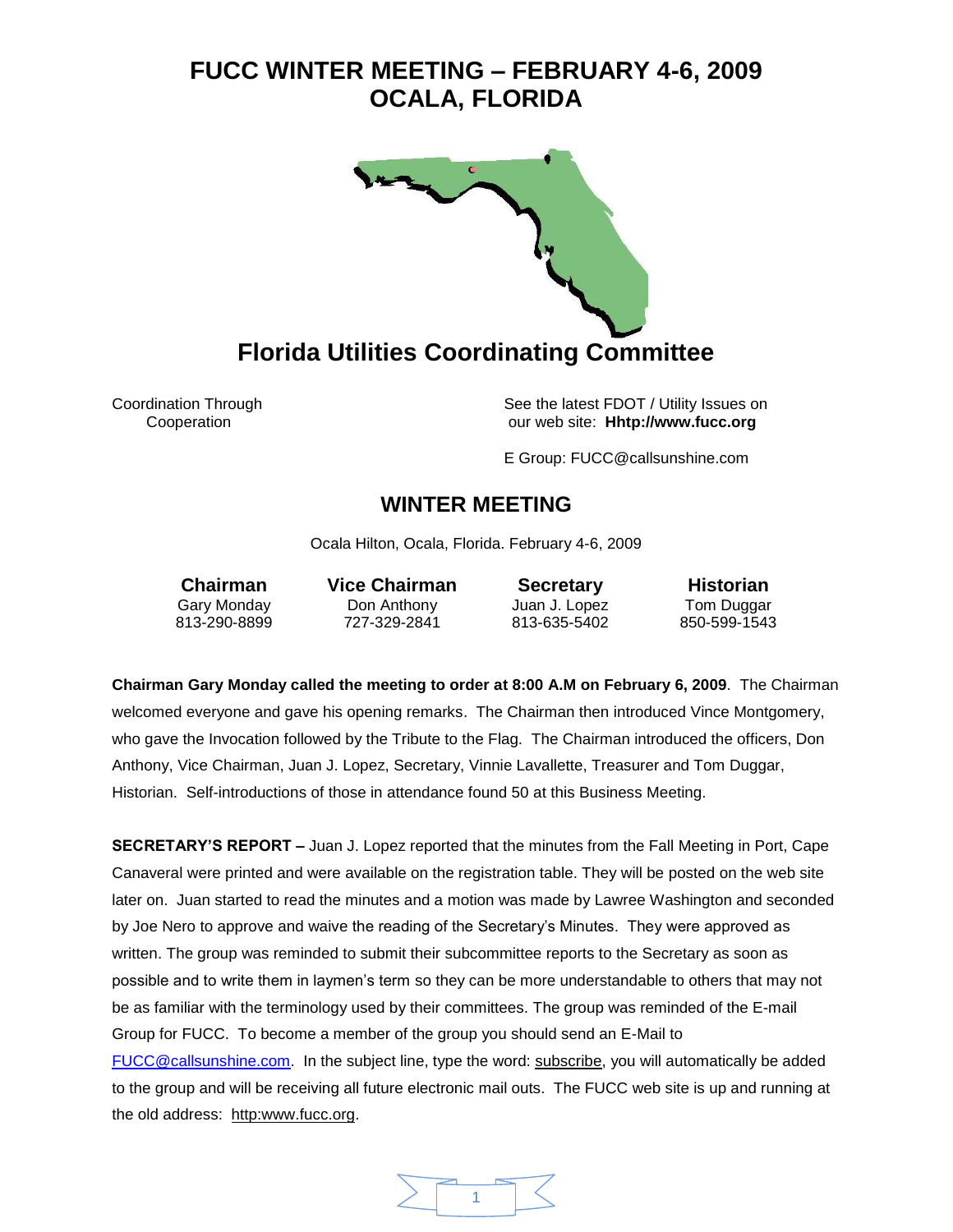### **HISTORIAN'S REPORT FOR FEBRUARY 6, 2009**

#### **FIFTY YEARS AGO – February 1959**

No Minutes of the meeting

CHAIRMAN – Homer Welch, Lee County Electric Co- op Vice – Chairman – R. E. Raymond, Florida Power Corporation SECRETARY – A. Tabanelli, Southeastern Telephone Company

#### **TWENTY-FIVE YEARS AGO: FEBRUARY 3, 1984, Holiday Inn, Cocoa Beach, Fl.**

ATTENDANCE: TELEPHONE 11, POWER 23, FDOT 13, GAS 5, COUNTIES 4, ONE CALL CENTER 3, Cities 4, Cable TV 1, Consultants 3. A Total of 67.

CHAIRMAN – Tom Priest, Sebring Utilities Commission VICE CHAIRMAN – J. L. "Jim" Dunning, Gulf Power Company SECRETARY – R. J. McConville, United Telephone

Members who attended that meeting that are still active in the FUCC are Dennis Labelle, Rocky DePrimo, Ed Garcia, Walt Childs and Thomas Duggar.

Paul Kaczorowski FDOT State Utility engineer reported for the DOT on the status of the items submitted by the subcommittee. He stated that those Items concerning fee payment for use fo public right-of-way that is occupied by utilities is no longer a part of the DOT rewrite; it has been referred to the chairman of the House Transportation Committee for disposition. Paul advised that a written report to the subcommittee is being prepared. Paul said the DOT has forwarded the proposed rewrite of the Florida Transportation Code to the Chairman of the House Transportation Committee for Legislative action.

The Chairman introduced Earnest Salley, Administration of Railroad Operations, DOT. Ernest presented an overview of the Railroad Signal Program.

The United States Congress recognized that the protection of motor Vehicles, passengers and trains at railroad street intersections was a national problem and passed the Transportation Act to fund construction of railroad warning devices at hazardous crossing. From this Act, the Florida State Rail Bureau was established. It is the Bureau's Responsibility for administering the program and they are doing a fine job.

The Chairman presented Earnest Salley with a plaque in recognition of his un-tiring efforts in promoting Coordination through Cooperation while serving as State Utility engineer at the Florida Department of Transportation.

A slide presentation was presented on "Mass Transits Impact on Utilities". The in-depth presentation of the Mass Transit Program was most enlightening.

Dennis Labelle reported that he wrote the Guide for Coordination Committee structure for the IRWA. The Guide will be used as a base for establishing Coordination committees throughout the county.

It was reported that efforts are being made to establish a One Call Center in the Orlando area. At the time we had One Call Centers in Tampa, Miami, Ft. Lauderdale and Tallahassee.

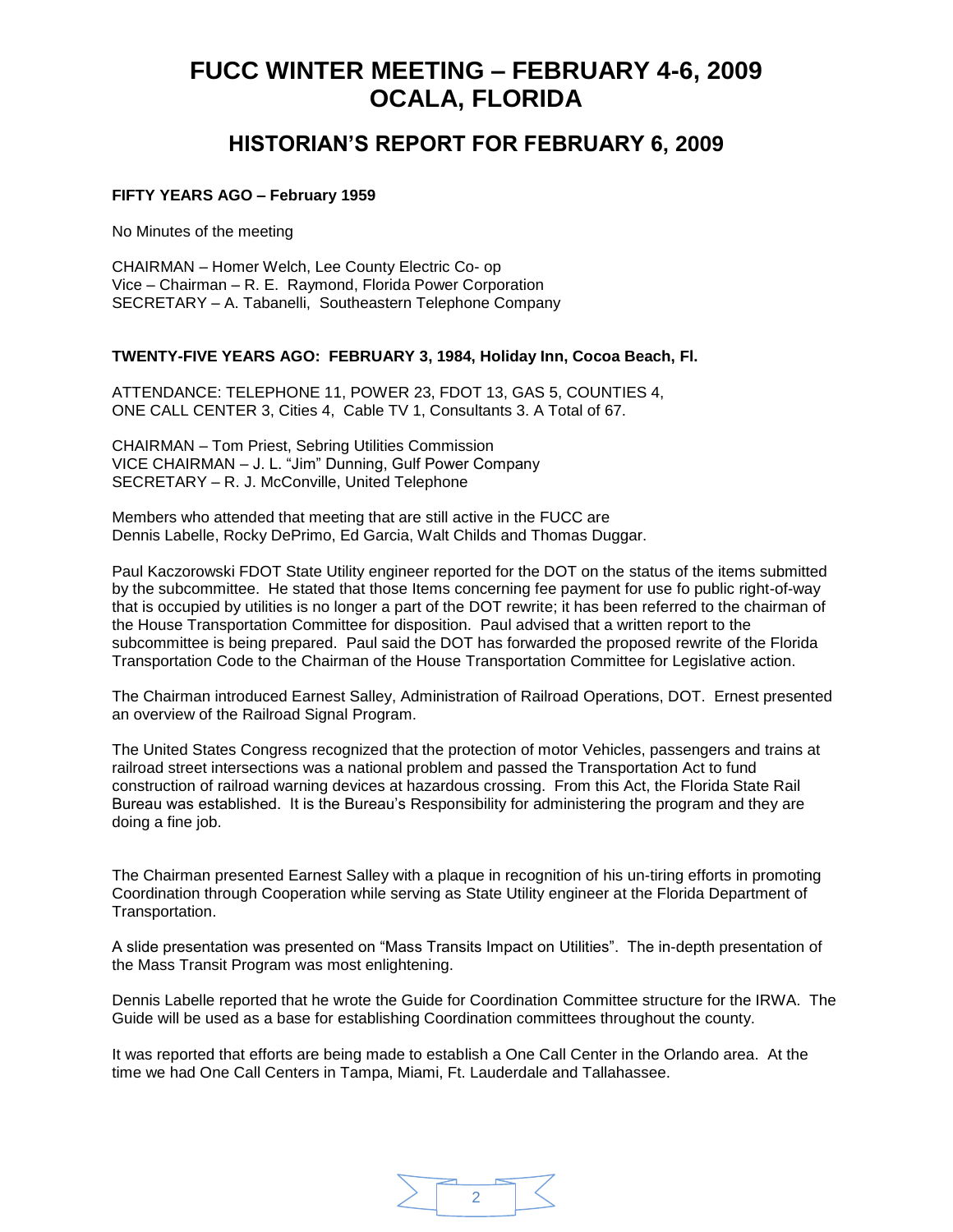### **Treasurers Report**

The full Treasurers report will be available at the next FUCC Meeting in Key Largo, Florida

In Summary:

| Beginning Balance as of 12-31-08                                                                        |          |          | \$<br>10,651.00 |
|---------------------------------------------------------------------------------------------------------|----------|----------|-----------------|
| Deposits made since 11/08                                                                               |          |          | \$<br>4,200.00  |
| <b>Income</b>                                                                                           | \$       | 6,310.00 |                 |
| <b>Expenses</b><br>Workshop Only<br>Pre-Registration<br>On Site Registration<br><b>Total Attendance</b> | \$<br>50 | 9,138.00 |                 |

It is very important to the FUCC that everyone resister via ACTEVA. Search word is "FUCC." When you reach the site, there will be fours selections. If you have prepaid, please use the appropriate selection, there is No Charge, only the registration. With this electronic registrations, the Committee can plan for the meals and breaks at each meeting. Vinnie also suggested that anyone having trouble with the web site can simply send her a check for registration.



|  | . .<br>. .<br>. .<br>man and |
|--|------------------------------|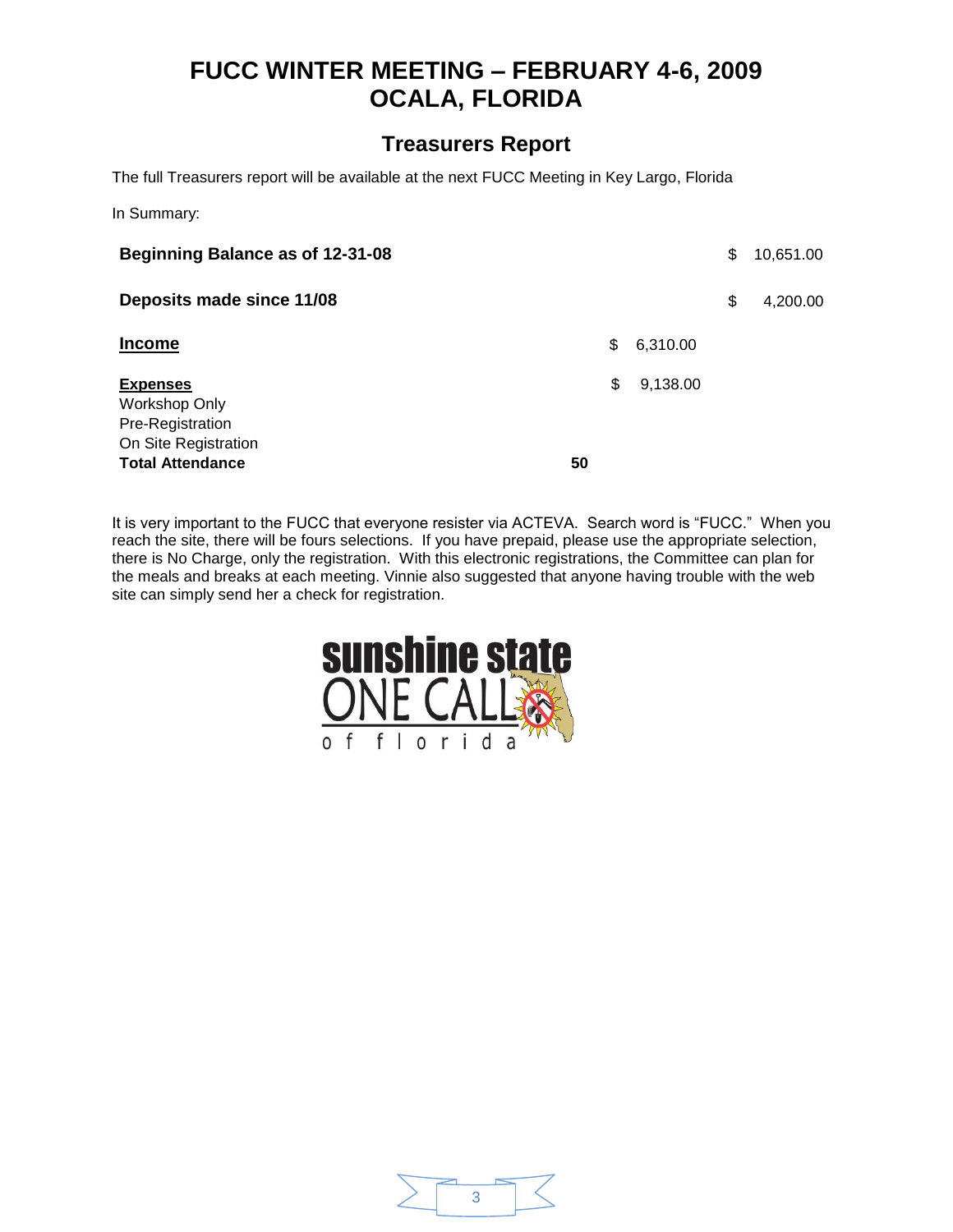#### Sunshine State One-Call of Florida, Inc. **Report to the Florida Utilities Coordinating Committee February 6, 2009**

Damage Prevention Liaison, Kathy Thrash, presented the following summary of significant accomplishments at SSOCOF:

- . Incoming ticket volume for December 2008 was down 14% from December last year, down 13% for the fiscal year-to-date and down 1% from last month.
- Outgoing (billable) transmission volume for December 2008 was down 17% from December of last year, down 12% for fiscal year to date, and down 6% from last month. Positive response late notice transmissions for December 2008 totaled 25, 974 (5% late) and 280,272 (6% late) for the fiscal year-to-date.
- Incoming ticket volume for December 2008 was approximately 69% ITE and 31% phone and the same for fiscal year-to-date.
- · SSOCOF total membership as of December 2008 stands at 836 primary members and 239 associate members.
- The national CGA Conference & Expo being held on February 17 19, 2009 in Orlando will feature exhibits, conference sessions, workshops and technology features for all areas of underground utility damage prevention. It's not too late to register. Pick up a flyer today or view the finks on our website. CGA Safety Day, sponsored by SSOCOF, is a FREE event that will be held on Thursday, February 19<sup>th</sup>. Over 400 stakeholders have already registered as a result of an excavator email to 100,000. Please join us at the Caribe Royal for live demonstrations, continuing education credits, exhibits and much more. Registration is required in advance. Pick up your free pass today. Visit SAFETYDAY09.COM or Call 866-279-7755.
- · Four Regional CGA Summits are scheduled. Please check out our website for details or contact your local liaison.
- . Sunshine State One Call has partnered with eight other states call centers to sponsor NASCAR's new #20 Home Depot driver, Joey Logano, for the 2009-2010 racing session. Using Logano's image in TV ads, on the radio and in print increases the effectiveness of our efforts due to Joey's recognition and endorsement of the "Call Before You Dig" message.
- . Plans are underway for national" Safe Digging Month". Throughout April 2009, SSOCOF will conduct a statewide safety campaign including a media blitz to alert homeowners and professional excavators of the requirement to call 811 before digging. This year is more crucial than ever before- as home improvements rise, so do the damages. Promote 811 on company vehicles, websites and marketing materials as a symbol of safety. If you would like more information about the campaign, please visit our website at www.callsunshine.com
- . Did you know you can try irthNet for a 30-day trial? irthnet, the ticket management system for members simplifies locate ticket management without IT costs and headaches. To get started using irthNet today, contact our Member Services Department by email or phone: memberservices@mail.callsunshine.com or at (800) 651-6720. All SSOCOF members are encouraged to take advantage of this FREE value added service.
- Florida's Virtual Private DIRT (Damage Information Reporting Tool) is available to all damage prevention stakeholders to  $\bullet$ report information on damaged underground facilities. It's free and those who submit information remain anonymous. A DIRT data presentation will be given at each Underground Interest Group meeting. SSOCOF recommends that all members start reporting today. We would like to extend our sincere thanks to the FUCC Steering Committee for voting unanimously to endorse our recommendation. This vote by the FUCC members demonstrates their support of SSOCOF and its efforts to support the nine elements as outlined in the Pipeline and Hazardous Materials Safety Administration (PHMSA) and Excavation Damage Prevention Initiative (EDPI).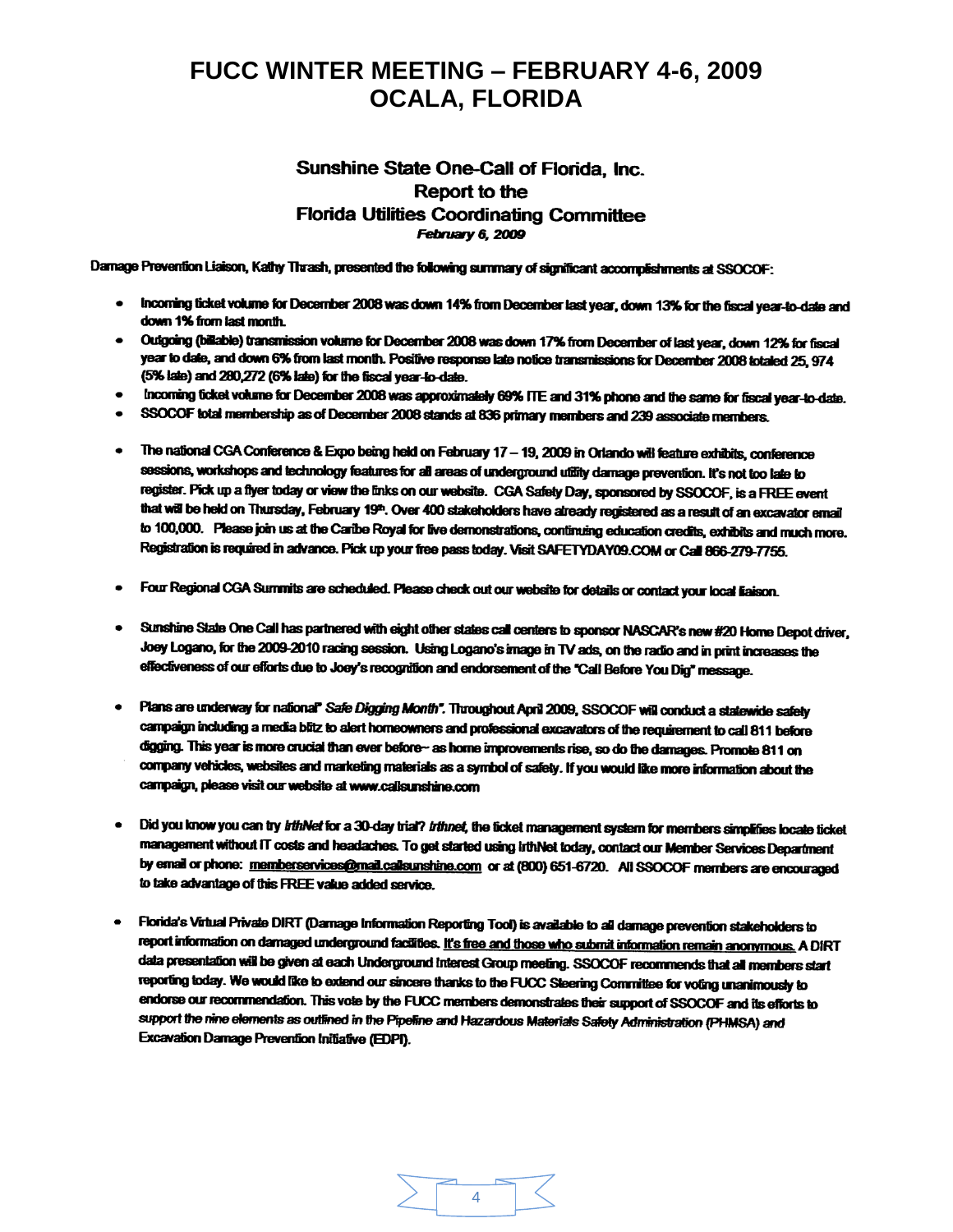- · SSOCOF urges all persons in Florida with knowledge of a violation of the "Underground Facility Damage Prevention and Safety Act," Chapter 556, F.S. to report this information immediately to the local law or code enforcement agency with jurisdiction for the area where the violation is allegedly occurring.
- Kathy Thrash thanked the FUCC members for the opportunity to present this report.

### **FLORIDA DEPARTMENT OF TRANSPORTATION REPORTS**

#### **District One – Walter Childs, District Utility Administrator**

Reported by Jerrold R. Whitt, Special Project Manager PBS&J Representing FDOT District One.

 District One held their annual liaison meeting on January 14, 2009 in Sarasota. There were 85 in attendance. Presentation by Luke Bergerin with Mueller Canada on adjusting manholes. Walt Childs touched on the up coming Stimulus Package.

**District Two** - No report given or received.

**District Three -** No report given or received.

**District Four –** No report given or received.

#### **District Five – Gary Bass**, **District Utility Administrator**

Reported by John Murphy, GAI Consultants for FDOT District Five.

- The District Liaison meeting will meet on April 22<sup>nd</sup> at the Turnpike Headquarters in Ocee, Turkey Lake Service Plaza. No registration fee, lunch is on your own. Tentative Time 7:45 AM to 3:30 PM.
- District Five is reviewing current Projects In District (PID) as candidates for construction projects if and when the Federal Stimulus program is authorized.

**District Six –** No report given or received.

#### **District Seven** – **Sally Prescott, District Utility Administrator**

Reported by David Summers. Planning for the Spring Liaison conference which will be either March 27<sup>th</sup> or April 3<sup>rd</sup>.

- We are inviting City, County and State representatives to discuss their projects for the Federal Stimulus Package.
- We will notify the UAO's about the Stimulus list as soon as the official list is released.

# **TURNPIKE ENTERPRISE DISTRICT** – James G. Kervin, Turnpike Utility Engineer

### **FLORIDA'S TURNPIKE ENTERPRISE PROJECT UPDATE**

*Below is an update of some of the major projects under development at the Turnpike Enterprise.*

**FPID 406096-1:** This project will widen the HEFT in Dade County from 4 to 8 lanes from SW 117<sup>th</sup> Ave. to Kendall Drive, a distance of roughly 3 miles, with a reconfiguration of the existing SR 874 Interchange. Ninety percent plans are complete and utility coordination is underway. Plans production is scheduled for mid 2009.

**FPID 406104-1 and 415905-1:** This project will add a new interchange at NW 74<sup>th</sup> Street and the HEFT in Miami-

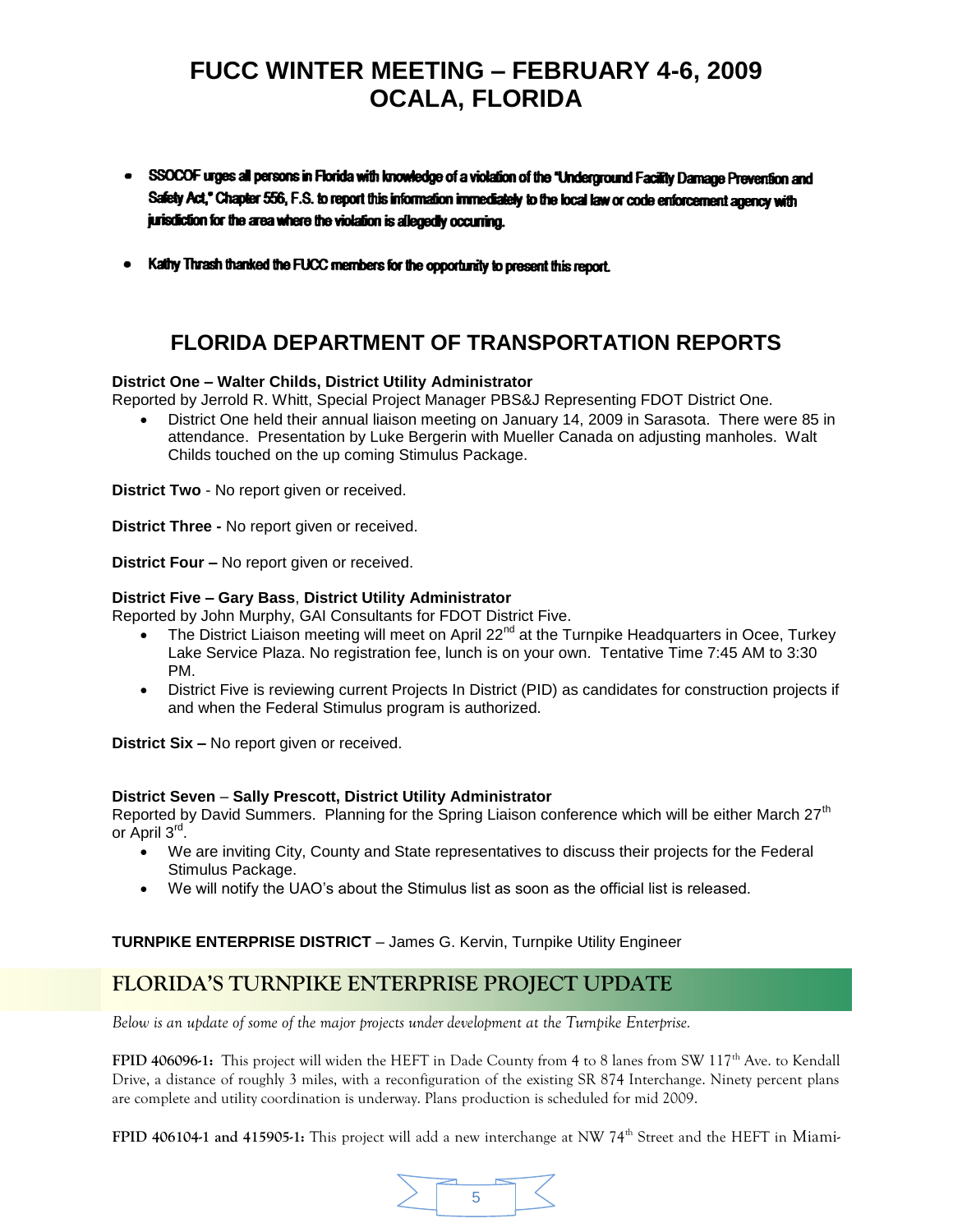Dade County and includes additional toll plaza lanes with Sunpass Express Lanes at the existing Okeechobee Mainline Plaza. This project is under construction.

**FPIDs 406094-1 and 406097-1:** These projects will widen the southbound lanes of the Turnpike Mainline from 3 to 4 and 5 lanes in Broward County between Griffin Road and Atlantic Blvd. Approximately twelve miles of the Turnpike will be upgraded. Construction on both projects is underway. There was extensive utility involvement on both projects.

**FPIDs 406094-4 and 406097-4**: These projects will widen the northbound lanes of the Turnpike Mainline from 3 to 4 and 5 lanes in Broward County between Griffin Road and Atlantic Blvd. Approximately twelve miles of the Turnpike northbound lanes will be upgraded. Final design and utility coordination is underway.

**FPID 406095-1 and 406095-4:** These two projects will widen the Turnpike mainline from six to eight lanes from the HEFT to Griffin Road in Broward County, a distance of approximately 6 miles. 100% plans are complete and utility coordination is ongoing.

**FPID 406150-1:** This project will widen the Turnpike mainline from 6 to 8 lanes in north Broward County, from south of Atlantic Boulevard to the Sawgrass Expressway. Utility coordination is on-going. Final design is complete. Major utility impacts are expected.

**FPID 420289-1 and 420289-6:** These are Design/Build projects to convert the existing Toll Plazas at Sunrise and Deerfield on the Sawgrass Expressway to express lanes. Construction is underway and scheduled for completion in mid-2009.

**FPID 406144-4:** This project includes the upgrade of the Florida Turnpike at Lake Worth Road Interchange. 100% plans are complete and utility coordination is wrapping up.

**FPID 406143-1:** This project will widen the Turnpike Mainline in Palm Beach County from 4 to 8 lanes between Lake Worth Road and Okeechobee Blvd. 30% plans are complete.

**FPID 406090-1:** The existing Mainline Toll Plaza on the Beachline (SR 528), in Orange County will be upgraded with express lanes. Construction is on-going and completion is anticipated in 2009.

**FPID 406146-1:** This project will widen the Turnpike mainline from 4 to 8 lanes from Beulah Road to SR 50 in Orange County. The project is roughly 4 miles in length. The pre-construction meeting was held in December 2008 and construction is starting early 2009.

**FPID 406148-1:** This project will widen the Turnpike mainline from 4 to 8 lanes from I-4 to Gotha Road in Orange County. The project is roughly 4 miles in length. Construction is underway. A separate project to widen from Gotha Road to Beulah Road is also under construction.

**FPID 422330-1:** This project will widen the Beachline (SR 528) in Orange County from 4 to 6 lanes from the Turnpike Interchange to Boggy Creek Road. Construction is underway.

**FPID 405270-1:** The Turnpike is designing a new road corridor in Citrus County. The road will be an extension of the Suncoast Parkway. The Suncoast Parkway 2 project will extend the Parkway from US 98 in Hernando County north to US 19 in Citrus County (Approximately 27 miles). 30% plans are complete on all segments and utility coordination is underway.

James G. Kervin, Turnpike Utility Administrator/Project Manager Lawrence R. Hayduk, Turnpike Utility Manager Deanna H. Campbell, Turnpike Utility & Rail Coordinator Vince Krepps, Construction Utility Coordinator Nick Vitani, Utility Project Coordinator

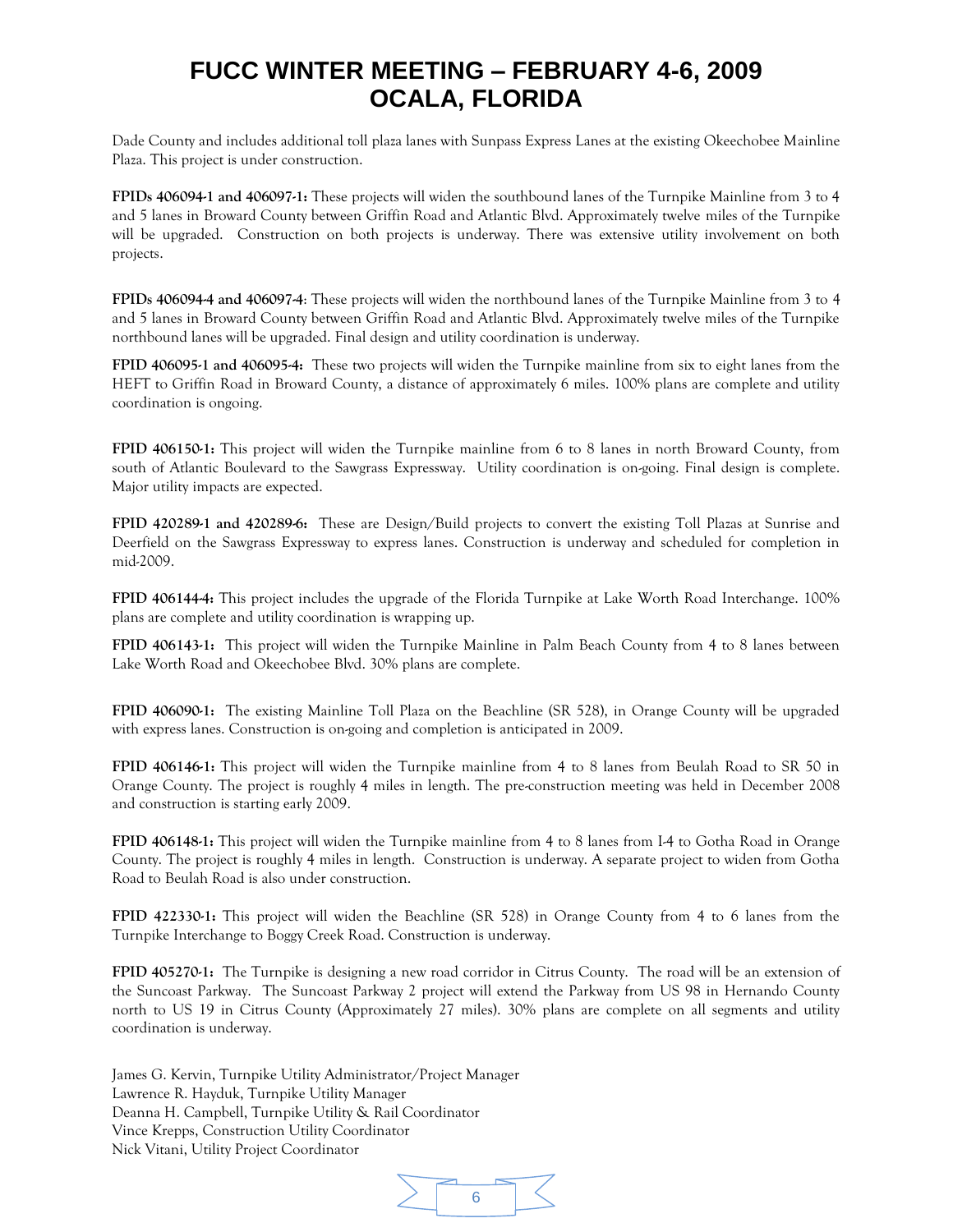Kelly McKeel, Department Administrator

### **FUCC MEETING PRESENTATION**

Wednesday, February 4, 2009 at 1:30 PM

Chairman Gary Monday opened the afternoon session at 1:00 PM by welcoming everyone and introducing the officers, treasurer and historian. Chairman Gary Monday also thanked Dennis and Margie Labelle for their efforts in putting the conference together. The Chairman also announced the traditional corn boil would take place after the meeting.

The Chairman introduced the presenters for the afternoon workshop session, Tom Bane, FDOT State Utilities Engineer and Brian Blanchard, FDOT Chief Engineer who made a presentation on the Federal Economic Stimulus Package.

Overviews of the presentation were as follows:

- The Federal Government has a Stimulus Package to create jobs.
- 28,000 jobs can be created for every \$1.0 Billion dollars spent.
- Projects must be completed within 3 years.

How will projects be designed?

- Traditional design and then construct the projects
- Design-built projects
- Grants for transit, airports, rail, fixed guideways

For more information, go to:

<http://www.dot.state.fl.us/planning/economicstimulus/>

FDOT is contacting Cities, Counties, MPO's and others throughout the State to obtain early input and provide information on how to implement the projects.

- Estimate that Florida will get between \$1.4 and \$1.5 Billion dollars for highway projects.
- Money has to be obligated within 90 days of approval.
- Stimulus money is to supplement already encumbered money, not to pay for existing debts.
- All Federal requirements must be followed.
- LAP certified for local government
- 45% of the money will go to local governments
- 55% of the money will go to the FDOT
- The proposed Bill does not address Utilities

50% of the funds will have to be obligated within 90 days of receipt and the other 50% will have to be obligated by August  $1<sup>st</sup>$ , 2010.

Money will be redistributed to local governments by population distribution. Municipalities will be identified by FDOT.

Money is to be used for construction where jobs are created. Resurfacing, repairs, restorations and replacements are projects of interest for these funds.

FDOT may stage projects to assist Utilities. Utilities are concerned about all the work coming up and they are not getting any stimulus money. There are also concerns about contractors going to where the work is and States competing for good contractors.

Money is to be spent within 3 years of the Bill's passage. There will be no additional money for reimbursement of Utilities. FDOT is treating the program like a normal project for the Utilities where all the Federal regulations will be observed. If the Utilities have a compensable interest, then they will get reimbursed like a regular project.

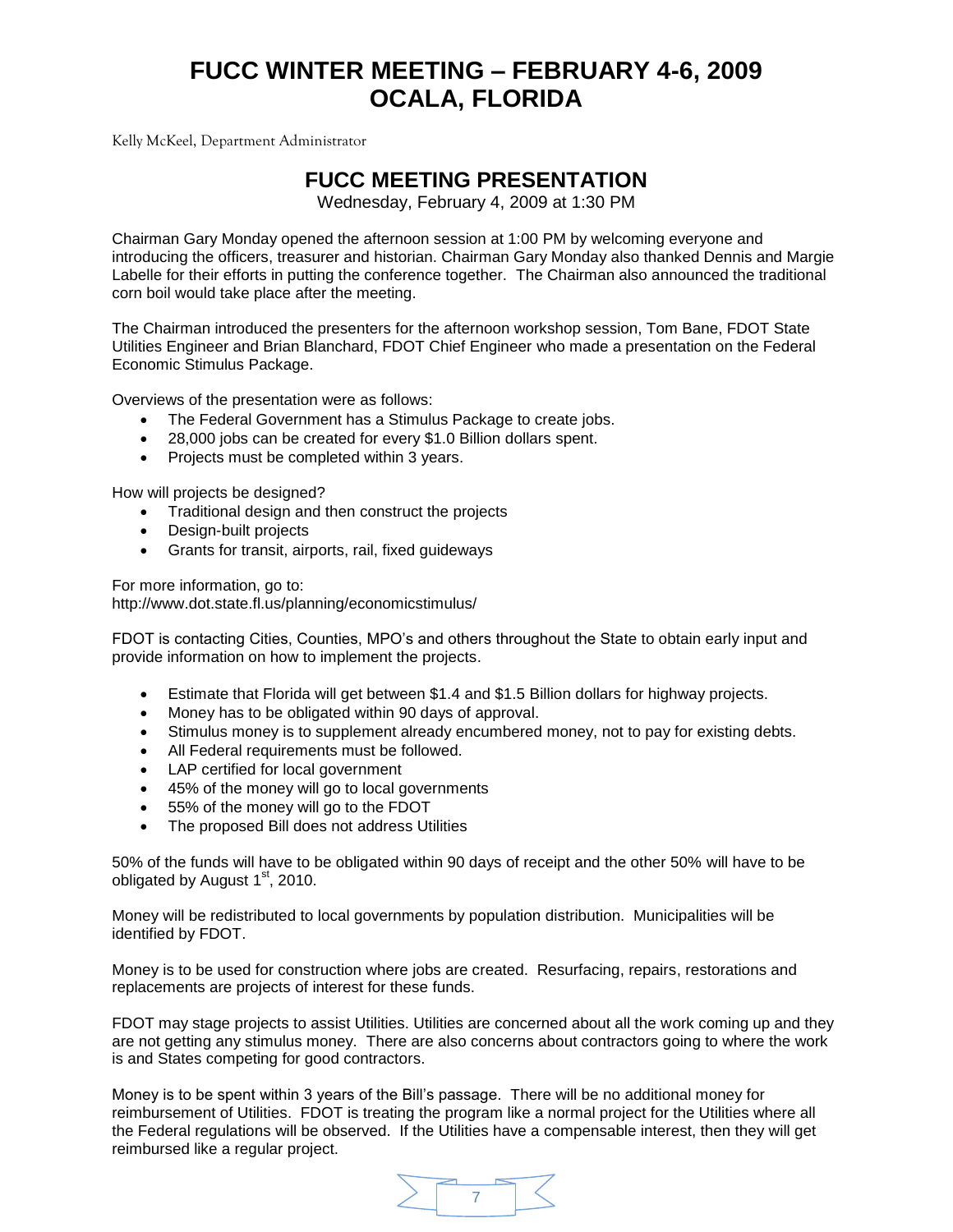LOUIS CASTELLANOS, TECO-PEOPLE GAS had a follow up discussion about the concerns of the Utilities. These were summarized in a letter to Mr. Blanchard of the FDOT and highlighted as follow: **Topic: Federal Stimulus Package – Impact on Joint Users of the R/W**

#### **PRESENTATIONS:**

FDOT presented an overview of the Federal Stimulus Package and discussed "Potential Projects for Advancement", project design, and the impact on its existing projects.

- Cautioned that stimulus package remains subject to change, with President asking for final bill by Feb 16, 2009.
- Envisions that funding to FDOT projects will be in the neighborhood of \$1.4 billion. This figure increases project spending by approximately 30% over current funding (\$4-billion). Redistribution provisions addressing unspent stimulus dollars could change the actual stimulus amount up or down substantially.
- Envisions that 45% of the stimulus money it gets will be passed through to projects by Florida's counties and cities.

Mr. Luis Castellanos of TECO Peoples Gas System began the discussion of the impact on joint users by presenting an overview of typical utility practices regarding budgeting for projects, allocation of staff resources, scheduling, acquisition of outside services and equipment, etc. Mr. Castellanos also contrasted Utility objectives with FDOT objectives.

A detailed meeting agenda was distributed. FDOT and Mr. Castellanos prepared presentation outlines. FDOT provided 11-page potential projects list.

#### **DISCUSSION:**

In response to a question about compensable interests from TECO, FDOT advised that is proceeding on a "business as usual" basis. Existing rules need to be changed in order for FDOT to proceed otherwise.

Verizon offered that resources are not available for their projected workload (11 projects at \$5 million each). It is also concerned that contractor prices will increase as more work is made available.

FDOT suggested that "staggering of projects" can help, and suggested that utilities approach their local Districts and participate in project prioritization.

FDOT noted that a stimulus provided circa 2003 was made to work.

FPL noted that planning for the expected stimulus is difficult. With a "wave" of work coming, there will be competition for contractors across the US. FPL also suggested that FDOT could do more to eliminate utility coordination from some projects where such coordination is unnecessary (e.g., paving only).

Southeast Surveying offered that paving projects do not necessarily create the jobs that are intended.

Discussion began with the membership considering utility funding sources for non-budgeted projects. It was observed that municipalities operate their own water and sewer utilities and will have to deal with the increase in projects.

The City of Lakeland offered that its budgets are determined the same as any other utility. There is no money available this year or in the near future for utility relocation; the revenue is not there. Grant funds are probably not available. Thus, Lakeland will be forced to apply for additional funds through a revolving loan. The result will be that money for their other projects (e.g., maintenance) will instead go to service debt on the revolving loan. FDOT is encouraged to "think out of the box" concerning Chapter

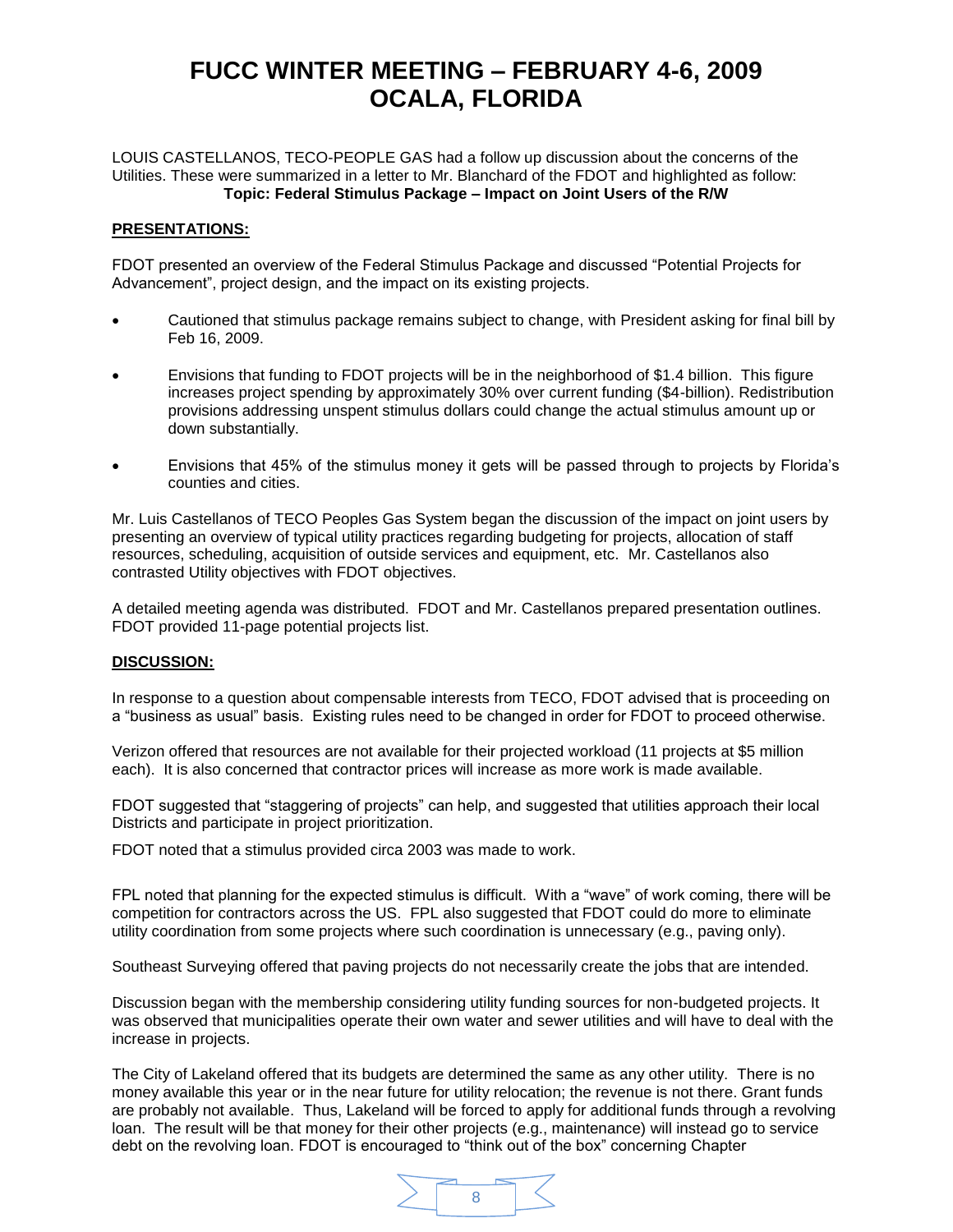337.403(1)(a) and to initiate procedures for judicial or Attorney General determination, and give authorization to incur cost for relocations until the determination and, if necessary, provide zero-interest or low-interest loans for utility relocations. For water and sewer, further work with the FDEP to provide State Revolving Fund money not subject to segment caps.

Power Company opined that, with respect to the stimulus package, "the less utility involvement, the better" and that this program is a debacle waiting to happen. In any event, utilities need some flexibility, for example no incentives to contractors for finishing projects early. Also, taking a national perspective, we can expect that experience, labor, and materials for utility relocations will get hard to find. Thinking outside the box needs to be considered, as some of the current requirements imposed on utilities are unnecessary. .

Brian suggested that FDOT could calculate the amount of additional "hardship" imposed on the utilities by the stimulus projects and reimburse on such a basis.

Ash wondered about downtime claims. Also, if a utility says it cannot do the relocation in the early design phases, what is consequence/penalty?

FDOT District 7 observed that it is already dealing with a municipality having funding problems because of floating bonds, a bad bond market, and now project acceleration.

BrightHouse asked if FDOT could make available its list of contractors and their downtime claims to help identify potentially bad actors.

TECO PGS suggested establishment of contractor grading per project. This will eventually lead to the identity of bad actors.

Florida Gas Transmission offered that stimulus package timelines were a problem as they may conflict with other federal constraints on their projects. It takes at least 12-months to go from design to construction. It is also concerned about money to complete the projects,

Orlando utilities reported that shelved projects are being reactivated and will require skilled manpower. However they currently are under a hiring freeze so work is being done as best it can be.

It was suggested that FDOT consider "carve outs" in stimulus projects whereby situations having difficult utility issues be delayed, deferred, or funded differently.

There was a general concern expressed over delay claims, lack of budget and resources, and increasing costs for labor and materials with stimulus projects.

Bob asked if utilities could partner with the State in the Accelerated Project selection process.

FDOT hopes such partnering already happens at the local level, and welcomes the utilities' views on the process. District 7 observed that utilities share opportunity for input with MPOs and the public.

Verizon asked about the stimulus package concept of "shovel in ground" and how that relates to utility work schedules.

FDOT says it means the project can be finished within 3 years, and offered that utility issues were not considered in creating the stimulus package.

TECO suggested that initial stimulus funding might go to resurfacing and mitered end projects as a means of providing some relief to the utilities.

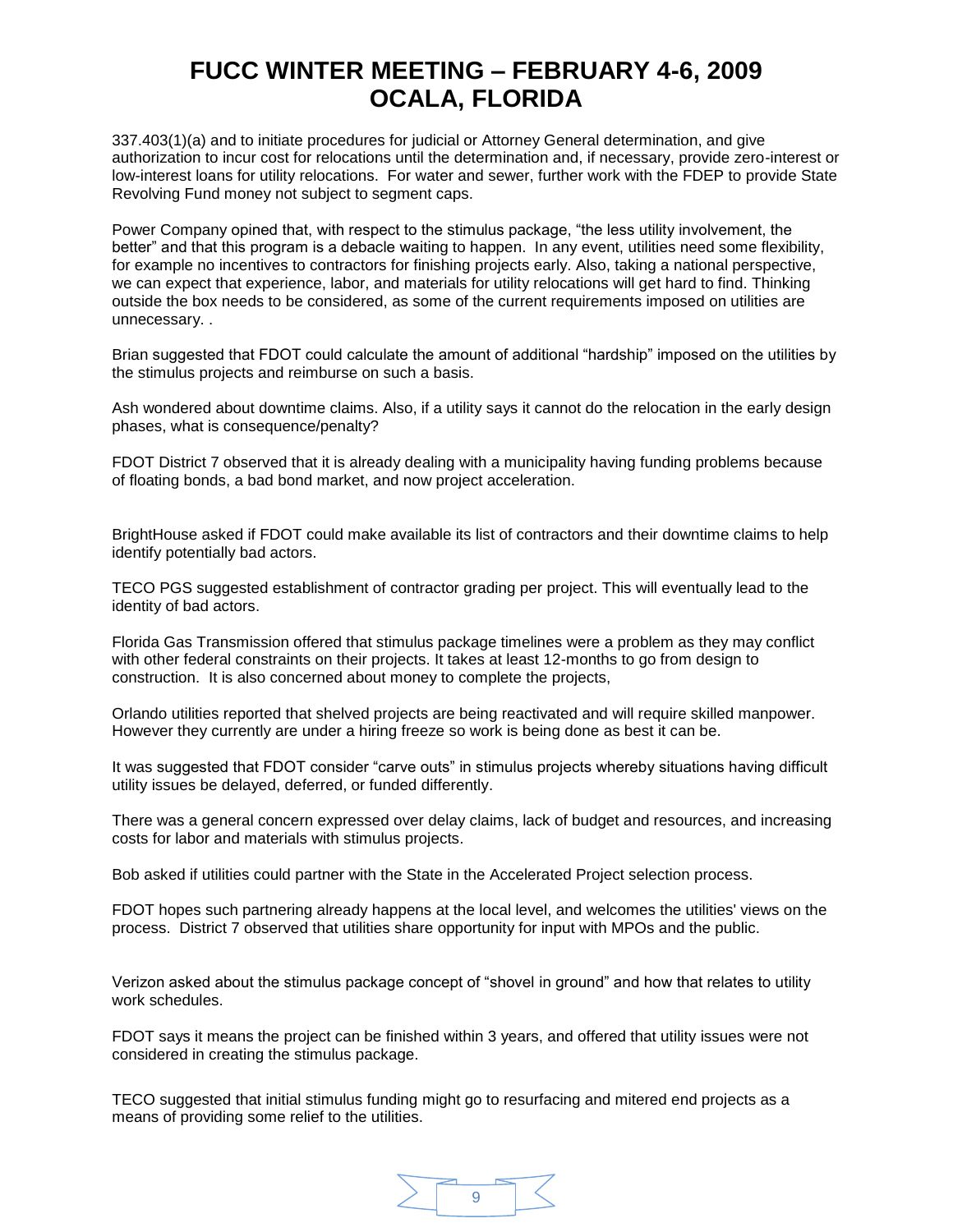FDOT speculated that stimulus package provisioning for distressed counties, where utility presence may be less, might fortuitously provide some relief to utilities.

Hillsborough County observed that a domino or ripple effect could be expected, impacting the various professions and many agencies within County governments. Everyone needs to let FDOT know what is needed and maybe consider more JPAs.

GAI offered, as a design build firm, that there is no time for doing the conventional phasing process on the stimulus projects. In any event, good communication needs to begin on Day 1.

In response to a question from Ash about project prioritization, District 7 offered that the process is politicized to some extent. The Cargo Road project was mentioned as an example; even though it cannot be completed in 3 years, it is District' 7 top priority. Ultimately, TAL provides the official priority list. District 7 does observe the 3-year criterion in considering its priorities.

#### **SUPPLEMENTAL COMMENTS**

Hillsborough County Water Resources asks if the stimulus package contains, or could contain, provisions to assist utility owners with funding for relocations. If such assistance is available, how is it accessed and where is information being made available?

An FDOT Consultant offers the following analysis:

Utility Concerns:

Time Table:

These stimulus package projects must be let within 90 days of receiving the funds: The following timeline for items required to build the job are:

Permitting for Federally regulated utilities (12 months) Permitting for environmental issues (requires 90 days) Permitting for CSX takes about 7 months

Possible Resolution:

Enough time is not set up for the utilities to meet the demand that will be coming from the FDOT, and local governments. Allow those agencies to stagger their projects and give them 12 months to letting projects for the stimulus package

#### Material Procurement:

The entire country will be competing for resources. Even with a full staff only so much can be made. The Utility could be penalized if they do not meet this demand, yet this item is out of their control. Give some leniency regarding this issue for down time claims etc.

Man Power

Again the entire county will be competing for these forces – must have time to train folks.

Money

No reimbursement for these jobs. Also, revenue is down due to lost customers – reduction in new customers. How do we hire and pay for material without funds?

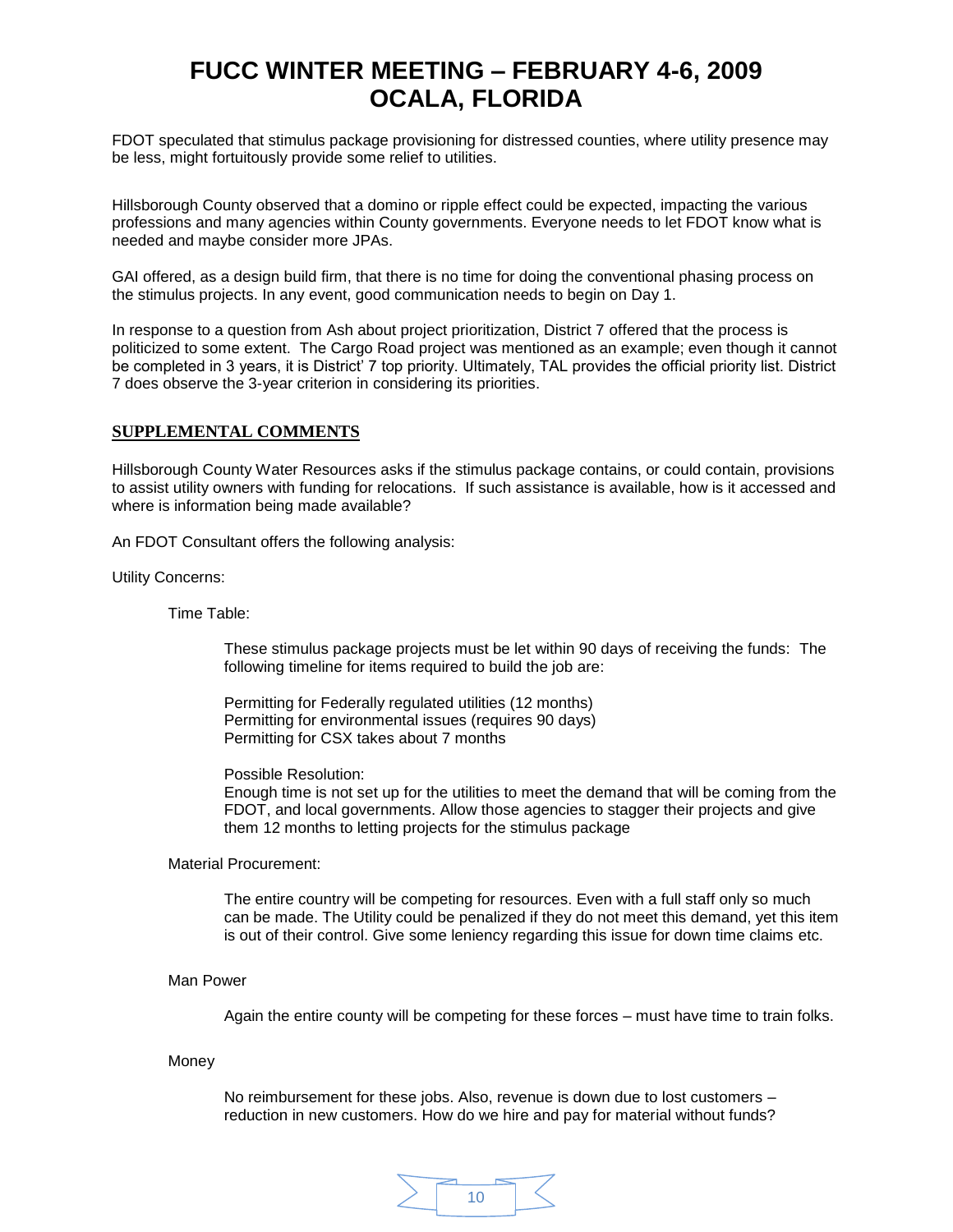Project Criteria:

If complex highly impacted utility projects are on this list – then this will be a major negative effort for the utilities. It can be done, but a lot of down time claims – a lot of possible legal issue could arise from this – What is reasonable?

Impacts from Environmental Issues

Money for water/sewer/drainage – those projects will require just as much attention as the transportation projects – please don't forget we must meet their demand as well.

### **MEETING WITH TOM BANE TO ADDRESS FDOT-DUE's NOT ATTENDING FUCC**

Wednesday, February 4, 2009 3:00 PM

Chairman Gary Monday requested this meeting to address FDOT-DUE's not attending the FUCC meetings. Tom Banes stated that due to budget constraints "only travel approved is for mission critical" meetings. The discussion centered around the importance of having the DUE's in attendance to be able to discuss issues and be consistent across the different Districts and State. Districts are restraining the DUE's from attending because the mission critical meetings can be held at the Districts instead at the FUCC. The outcome of this meeting was for FUCC to write a letter to Mr. Banes requesting the DUE's attendance at the FUCC and stating the importance of their presence at the FUCC meetings.

### **FUCC SUBCOMMITTEE MEETINGS**

Thursday February 5, 2009 at 8:00 AM

Board meeting with Chairman Gary Monday, Vice Chairman Don Anthony, Secretary Juan J. Lopez and Luis Castellanos of TECO-PEOPLES GAS and David W. Gerald of FGE Engineering, Inc.

Discussed the Federal Stimulus package and the need to send Brian Blanchard – FDOT Chief Engineer a report on how the stimulus package will affect the Utilities. The report is listed above under **Topic: Federal Stimulus Package – Impact on Joint Users of the R/W**

### **FUCC INTEREST GROUPS MEETINGS**

Thursday, February 5,2009 8:00 AM to 12:00 Noon

### **FUCC MEETING PRESENTATION**

Thursday, February 5, 2009 at 1:00 PM

Chairman Gary Monday opened the afternoon session at 1:00 PM by welcoming everyone and thanking everyone for attending during these challenging economic times. The Chairman introduced the officers and reminded everyone of the corn boil following the meeting and the hospitality suite, #207 which will be open from 5:00 PM to 7:00 PM. Chairman thanked the Hospitality sponsors and in particular Marilyn Pineau for all her efforts. The Chairman introduced Dennis Black who spoke about the corn boil being a charitable event. The Chairman discussed the next FUCC at Marco Island and introduced Jodi Rano who is the chairperson for the Award Banquet festivities. Jodi Rano spoke about the theme of this year's Award Banquet being MARDI-GRAS on August 5, 2009 at the Marco Island FUCC meeting.

Discussion about the upcoming Key Largo FUCC meeting will be within 30 days of the Federal Stimulus Package implementation. Encouraged everyone to attend, coordinate, cooperate and discuss Stimulus II. Indicated that there should be a lot of action. After this meeting there will be a steering committee meeting.

Chairman Gary Monday introduced FDOT Central Office State Utilities, Tom Bane, who spoke on FDOT Rule, Legislative Branch (FL Statutes) and Executive Branch (FL Administrative Codes)

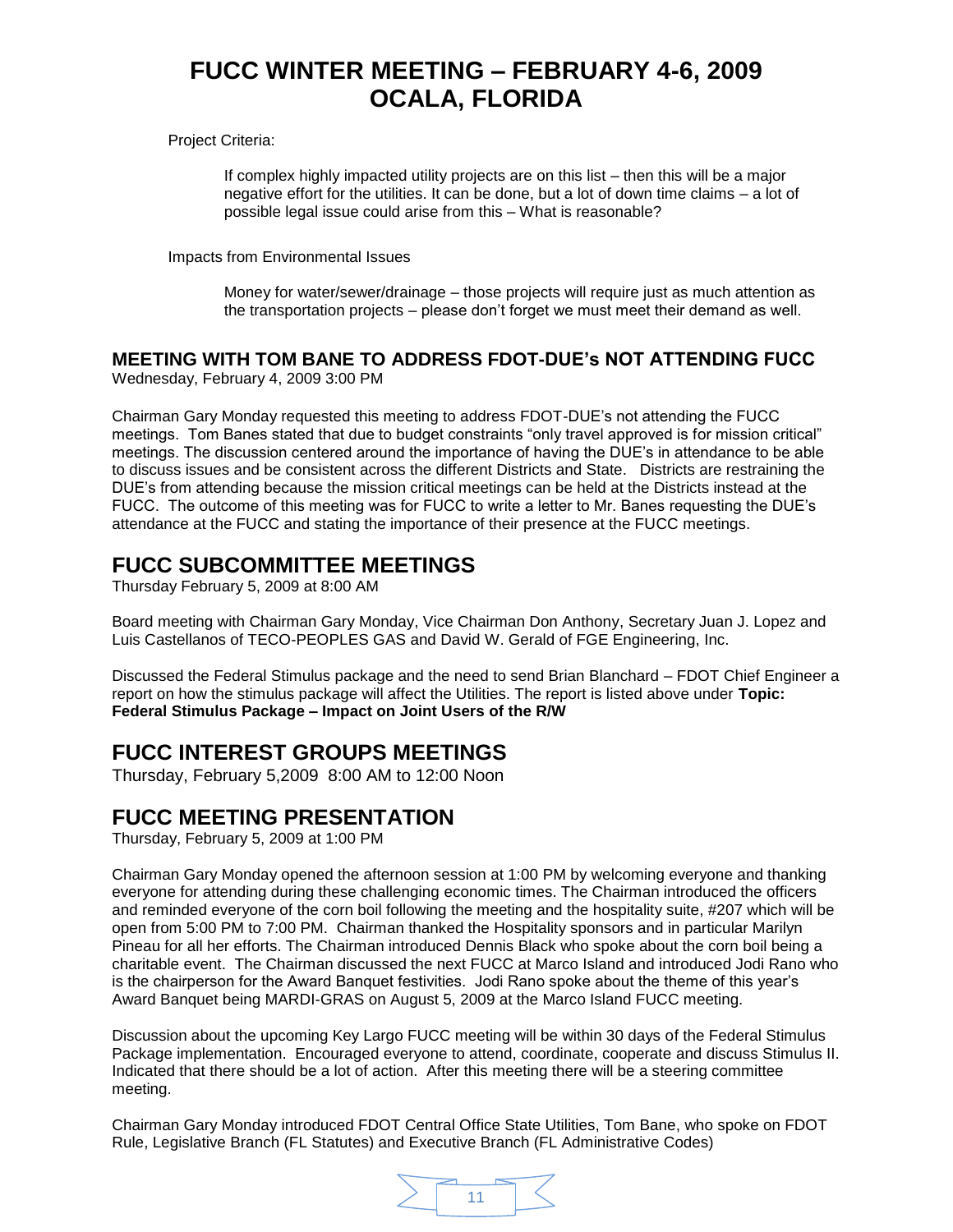2:00 PM, Chairman Gary Monday introduced Nick Zembillas, TBE Group who gave a presentation to the members about the International Scan Program process and the R/W and Utilities International Scanning tour of 2008.

3:30 PM, Chairman Gary Monday introduced Andy Lund who made a presentation on "It's all about the map"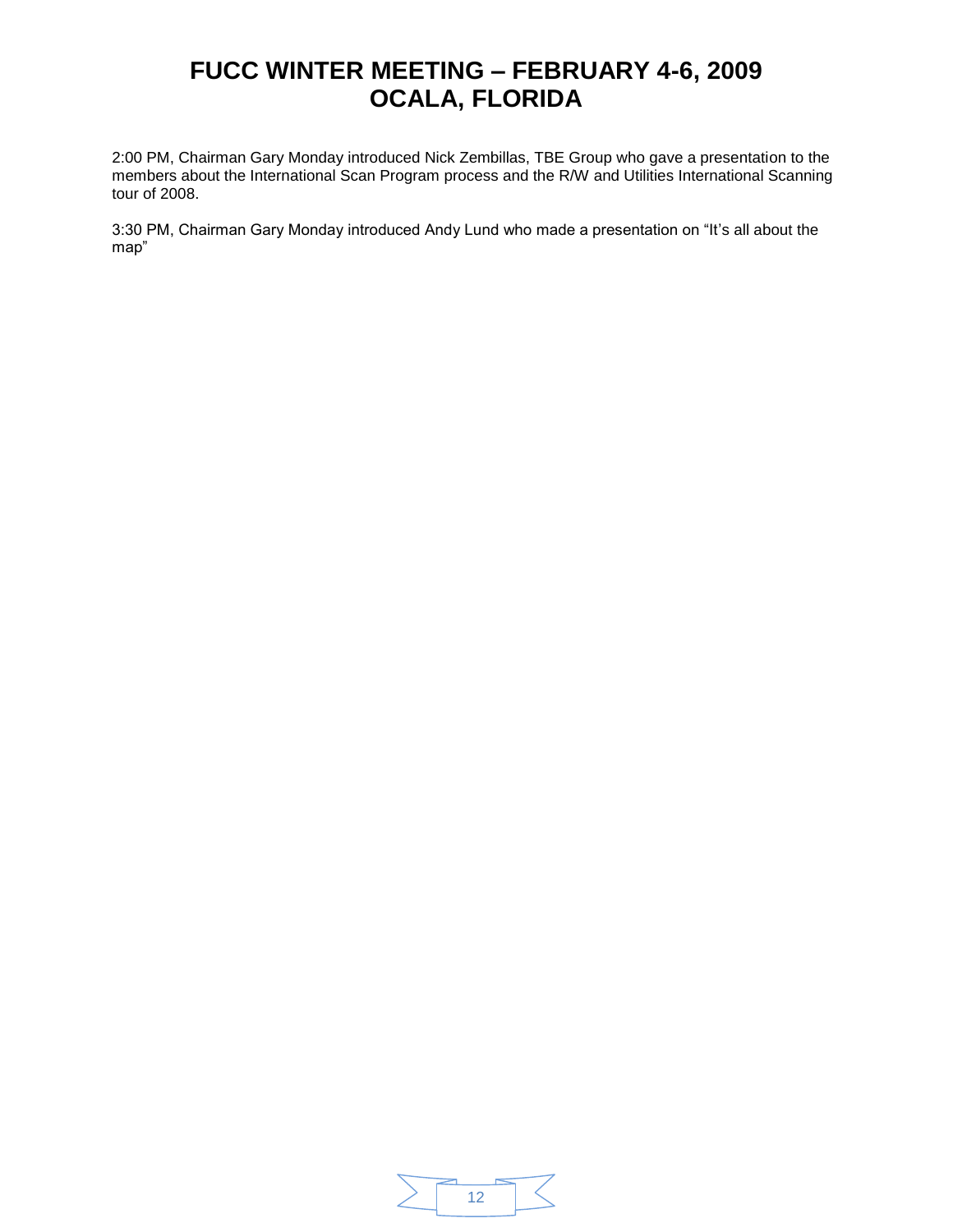### **STEERING COMMITTEE**

Thursday, February 5, 2009 There were 15 in attendance.

There was a lengthy discussion about the lack of FDOT- DUE's attending at the FUCC meetings and the need for them to be in attendance to address the utilities issues in a consistent manner and state wide basis. It was agreed that the FUCC Chairman is to send a letter to Mr. Banes formalizing FUCC's request for the DUE's to attend the FUCC meetings. Also there was a discussion about having the FDOT Maintenance Engineers (Permit) also attend the meetings.

There was some discussion about meeting before the May FUCC meeting in Key Largo to discuss the Federal Stimulus Package and how it would affect the utilities.

### **FUCC SUBCOMMITTEE REPORTS**

### **JOINT USE GROUP**

Chairman: John Pugh, Thursday – February 5, 2009, 8:00 A.M. , In Attendance: 9

- Power Company's still working on pole hardening. They are doing it in phases, weather has made it easier and they have done a lot of tree trimming ahead of work, and they have been doing better customer service.
- Pulling poles still a challenge, priority issues and pressure from cities and counties.
- Osmose damaging and sometimes power company some lines around the poles when digging.
- We discussed putting a bar code for audit purposes at eye level for reading who is on the pole.
- We discussed a system called JUTS which is a joint use tracking which saves to a form, and follows up with e-mails to other utilities with issues needed corrected and possible work stop topic.
- We discussed theft of equipment, grounds, from different companies.
- We discussed how in Alabama and Georgia there are too many steps using NJUNS, needs better mapping.
- Discussion of cities and counties just attaching their networks to poles with no notification.
- We talked about pole audits being done every 8 years, and looking at catching all violations, safety issues at the same time.
- We talked about the Stimulus package and how the FDOT Districts are going to have to work with us together.
- New NJUNS and enhancements as topic for Marco Island.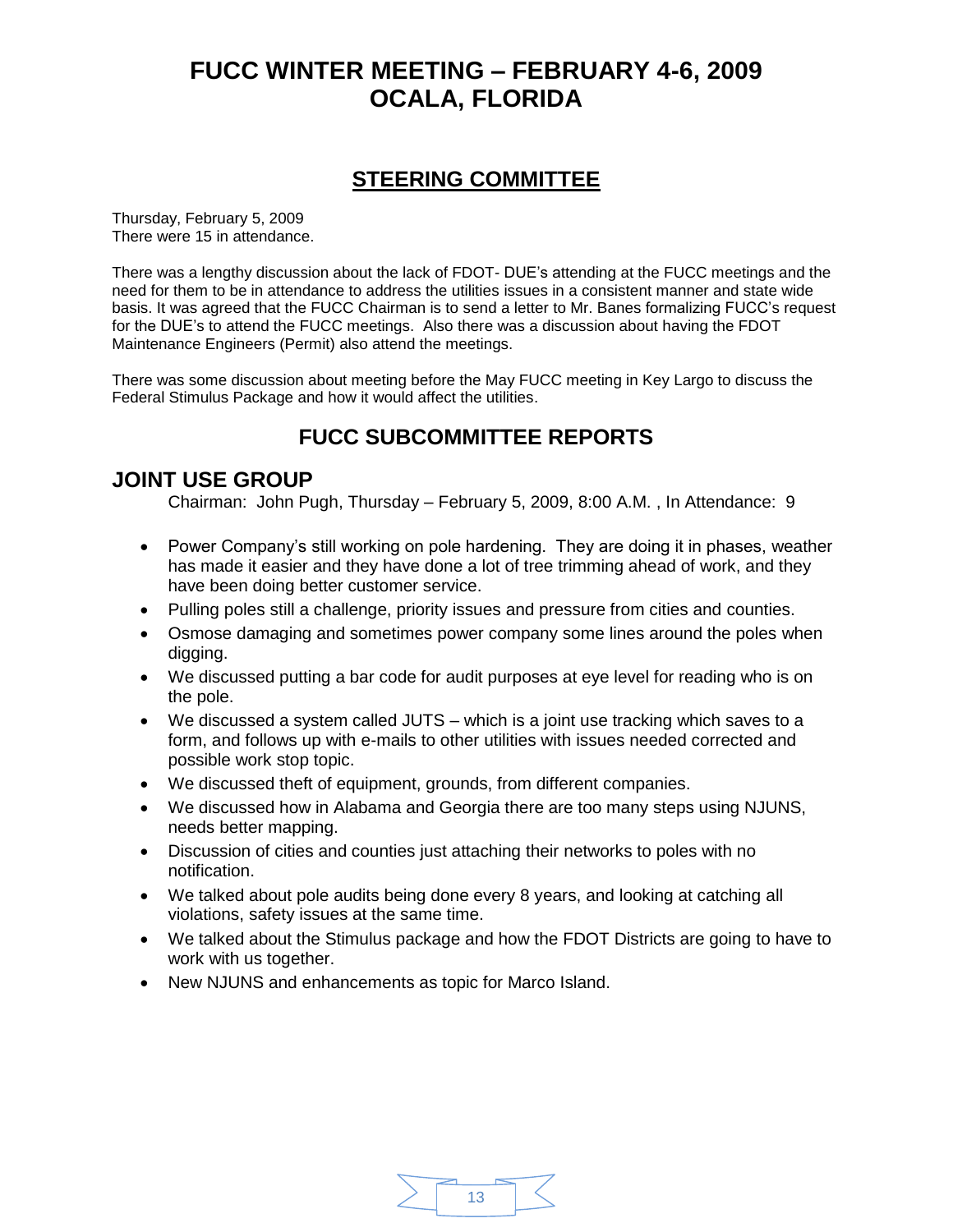### **POWER INTEREST GROUP**

Karen Ellzey Chair, In Attendance: 27 (Utilities: 20 - FDOT: 1 - Consultants: 6)

- 1. Talked about sending any permitting issues or inconsistencies to Tom Bane to help improve the working relationship with FDOT.
- 2. Discussed potential ideas for the educational workshop.
- 3. Decided on the topic for the educational seminar in Marco. Andy Lund will be doing a presentation on Renewable Energy Options.
- 4. Discussed various "special conditions" on utility work schedules.
- 5. Two (2) motions were passed and were taken to the steering committee for consideration:
	- Suggest to the steering committee to consider the frequency of the meetings due to the current economic situation.
	- Ask the steering committee to assist in ways to justify the cost and time to attend these meetings to management.

### **UNDERGROUND INTEREST GROUP**

Chair: Greg Jeffries, Attendance: 31 (Utilities: 8 - FDOT: 2 - Consultant: 21)

Discussion:

- The group discussed permitting issues and variances with different FDOT offices.
- Discussion continued on the "Stimulus Bill" and some potential issues for utilities.
- Andy Lund (Sentinel USA) provided a presentation on the GITA Gecco initiative and the recent meeting in the Tampa Area wherein 65 critical agency representatives attended. The group forged an agreement to start a collaborative mapping database with Hillsborough County acting as the host.
- Discussion continued on topics for the Key Largo Meeting, educational topics for the Marco Meeting and the UIG educational presentation for Mission Inn – "Locator 101".
- Kathy Thrash of SSOCOF provided a presentation on the 2007 DIRT Final Report, the results of which are somewhat alarming. The results indicate that "insufficient marking practices" are a much larger issue than first suspected. Incidents of improper marks were only topped by "insufficient excavation practices" and only by a narrow margin. The final report is available at the CGA website.
- The meeting concluded @ 11:15 A.M. to make way for the relocated luncheon.

Respectfully Submitted,

Greg Jeffries UIG Chair

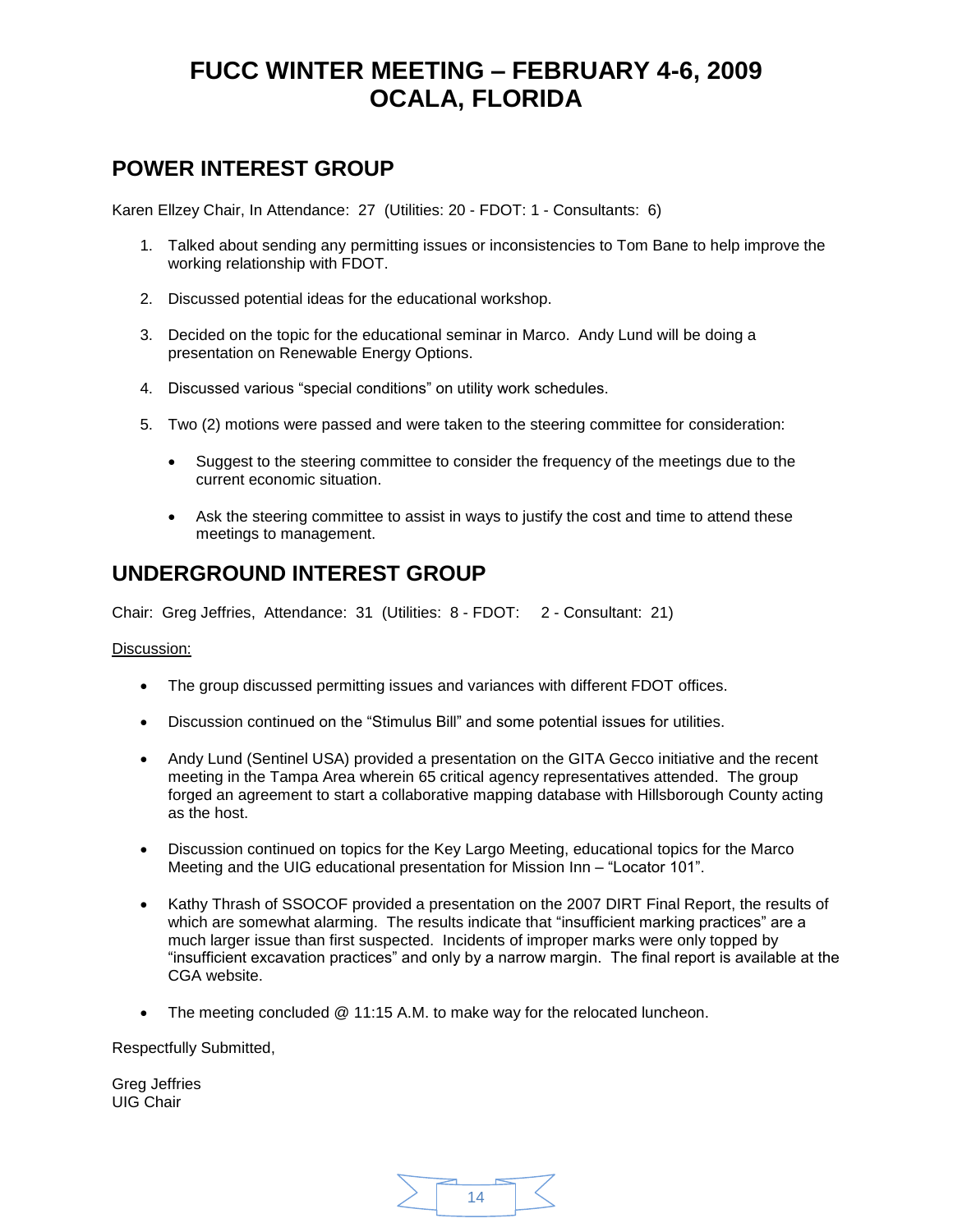### **FUCC BUSINESS MEETING**

Chairman Gary Monday opened the meeting at 8:00 AM introducing Vince Montgomery who gave the invocation followed by the Pledge of Allegiance. The Chairman introduced the officer. After the self introduction of the attendees, Secretary Juan J. Lopez started to read the minutes and a motion was made by Lawree Washington second by Joe Nero to approve and waive the reading of the Secretary's Minutes. They were approved as written. Tom Duggar gave the Historian report.

FDOT District Reports:

Central Office by Tom Bane. A stimulus package still up in the air. Districts don't know yet but they have a lot of work to choose from. Recommended for everyone to be in touch with the Districts as they know more. One DOT is trying to be more consistent on how to permit. UAM Subcommittee will try to meet between now and next FUCC meeting to try to wrap up ASAP. Rule making; limited access to consider compensation is on the way.

- Dist 1 Reported by Jerrold R. Whitt
- Dist 2 No Report
- Dist 3 No Report
- Dist 4 No Report
- Dist 5 Reported by John Murphy
- Dist 6 No Report
- Dist 7 Reported by David Summers

Treasure Report – Vinnie Lavallette

Chairman Gary Monday recognized Past FUCC Chairmen in attendance at this meeting. Those presents were:

John Murphy **Art Gillmore** Dennis Black John Pugh Tom Duggar Lawree Washington Vince Montgomery Dennis Labelle

#### **Interest Groups**

- Power Group reported by Karen Ellzey. 27 in attendance. Will e-mail report
- Telecom Group Reported by Bryan Lantz, 26 in attendance. Will e-mail report.
- Underground Craig Jefferies, 31 in attendance, 2 FDOT, 1-Andy Lund. Will e-mail report

#### **Sub-committee Reports**

UAM Committee – Bryant Lantz

Jim Lowman is heading this sub-committee. Bryan Lantz gave status of UAM which is being rewritten. There is a short list of about a half a dozen items left to be resolved with the UAM. For example, definition of an emergency eminent pressure loss, utility work not requiring an immediate permit, Professional Engineer for traffic control, Vertical clear requirements, site distances and ducts.